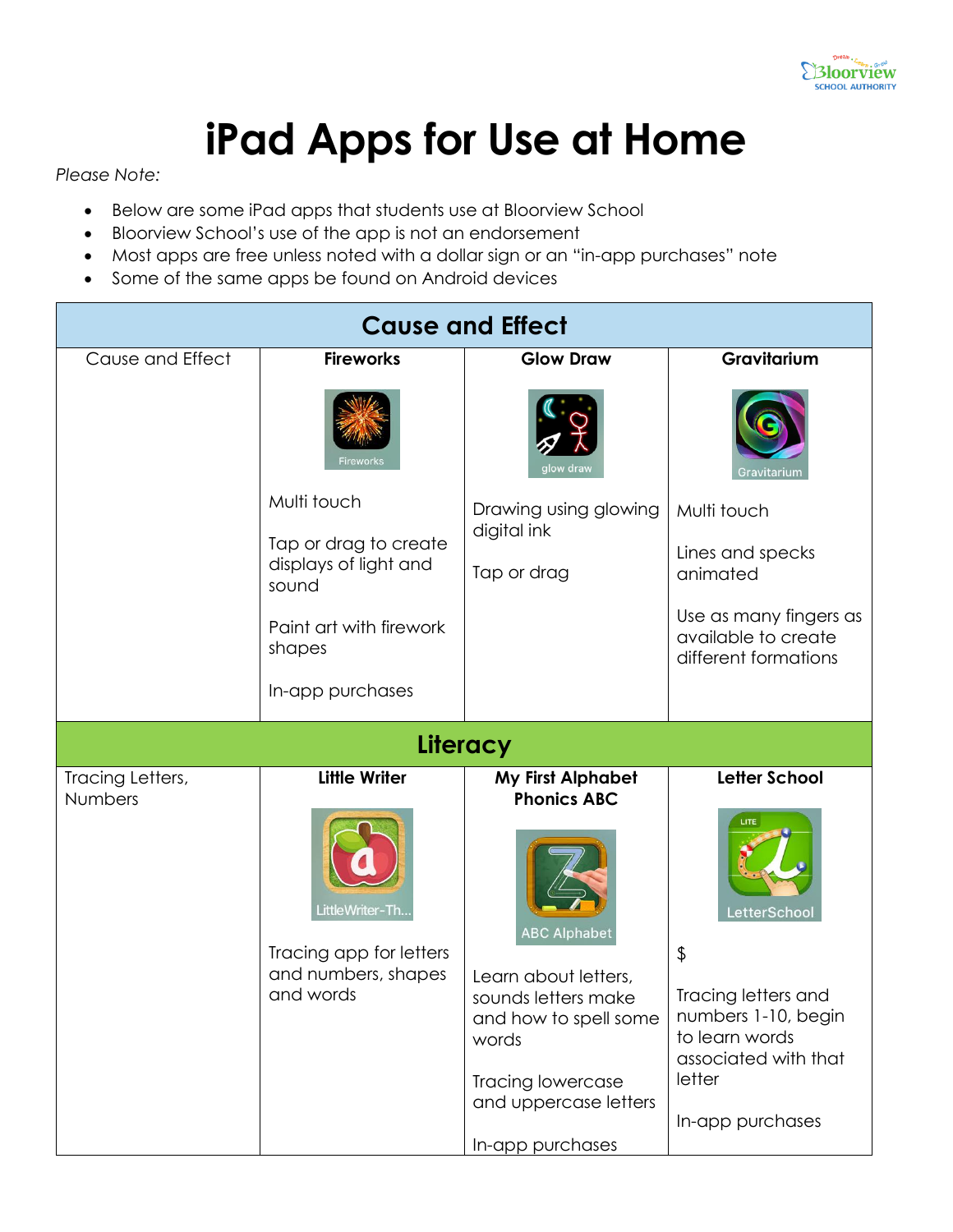

| Letter Recognition | <b>ABC Alphabet Phonics</b><br>BCAlphabet                      | <b>ABC Ninja</b><br><b>ABC Ninja</b>                                  | <b>Magnetic ABC</b>                                                  |
|--------------------|----------------------------------------------------------------|-----------------------------------------------------------------------|----------------------------------------------------------------------|
|                    | Learn by sight, sound<br>and touch                             | Learn letters by sight,<br>sound and touch                            | Simulates magnetic<br>uppercase letters                              |
|                    | Can add your own<br>voice and your own                         | Child swipes letter by<br>name or phonic<br>sound (lowercase and      | Practise writing or<br>recognizing letters                           |
|                    | pictures                                                       | capital letters)                                                      | Slide brush down to<br>clear board                                   |
|                    |                                                                |                                                                       | In-app purchases                                                     |
| Sight Words        | Sight Words Bingo                                              | <b>Endless Reader</b>                                                 |                                                                      |
|                    | <b>Sight Words</b>                                             | Reader                                                                |                                                                      |
|                    | Hear word and find it<br>on a Bingo card to<br>complete a line | Interactive puzzles to<br>learn the words and<br>see and hear them in |                                                                      |
|                    | In-app purchases                                               | a sentence                                                            |                                                                      |
|                    |                                                                | In-app purchases                                                      |                                                                      |
| Learn to Read      | <b>Monkey Junior: Learn</b><br>to Read                         | <b>Starfall</b>                                                       | <b>Duck Duck Moose</b><br>Reading                                    |
|                    | Monkey Junior<br>\$                                            | Starfall<br>\$\$                                                      |                                                                      |
|                    | Can learn 6<br>languages: English,<br>Spanish, Chinese,        | Free and paid version<br>Requires internet<br>connection              | Teaches phonics and<br>reading skills in a zoo-<br>themed adventure. |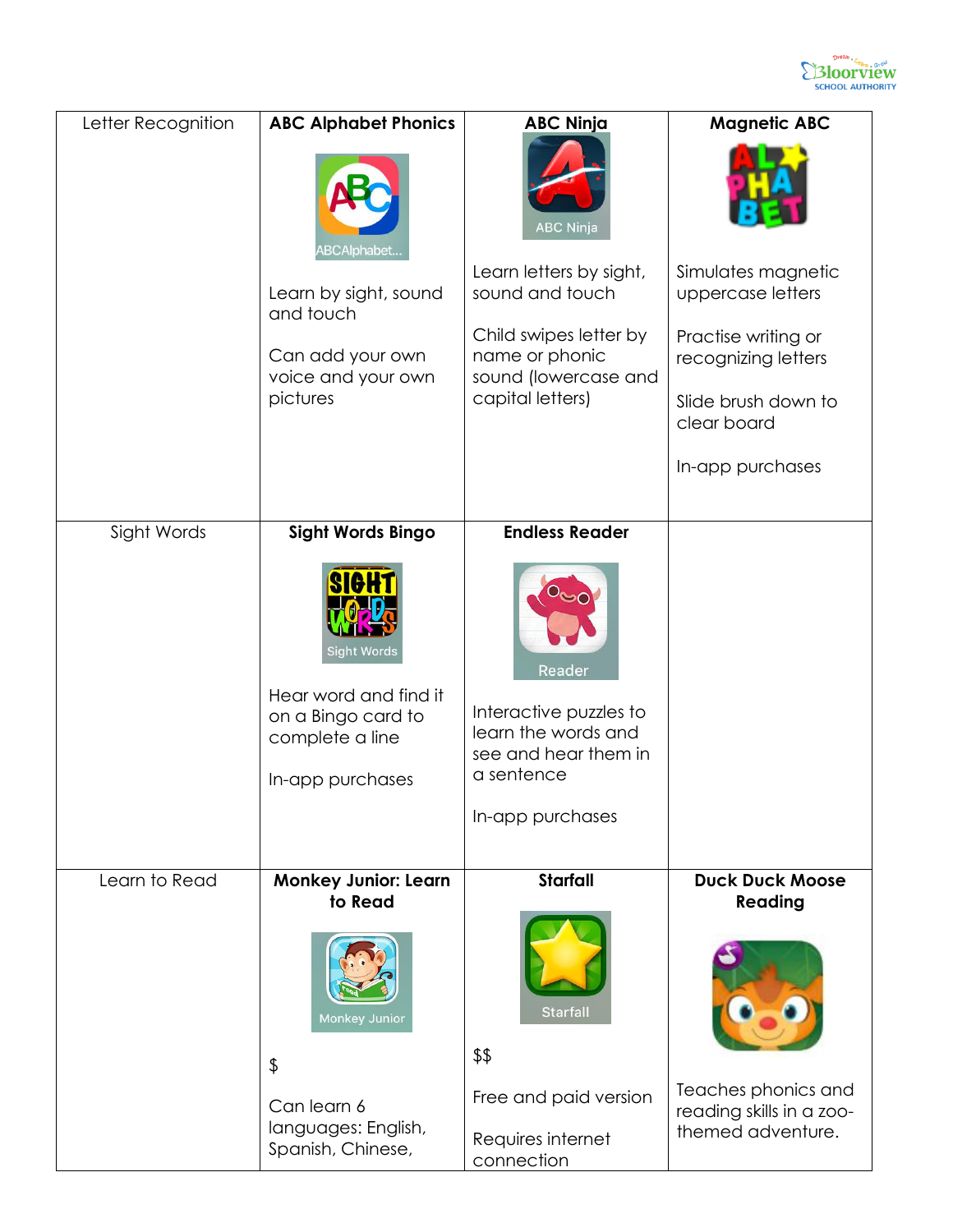

|                    | French, Russian and<br>Vietnamese<br>Lessons are about 10<br>minutes in length and<br>moves from individual<br>words and phrases to<br>complete sentences<br>Various topics<br>In-app purchases                               | Allows for student<br>choice over activities<br>from hearing songs,<br>learning about letters<br>to reading books.<br>Includes Math<br>(numbers, shapes,<br>measurement etc),<br>holidays, language |  |  |
|--------------------|-------------------------------------------------------------------------------------------------------------------------------------------------------------------------------------------------------------------------------|-----------------------------------------------------------------------------------------------------------------------------------------------------------------------------------------------------|--|--|
| Storytelling       | <b>Draw and Tell</b><br>Digital crayons and<br>paint brushes allow for<br>limitless creativity<br>Includes stencils and<br>stickers<br>Then students can talk<br>about their drawing or<br>tell a story using their<br>images |                                                                                                                                                                                                     |  |  |
| <b>Numeracy</b>    |                                                                                                                                                                                                                               |                                                                                                                                                                                                     |  |  |
| Number recognition | 123 Ninja<br>123 Ninja<br>Learn numbers by<br>sight, sound and<br>touch<br>Child swipes number<br>by name                                                                                                                     | <b>Numbers Learning</b><br><b>Recognition Activity</b><br>Includes six number<br>recognition activities<br>at various levels                                                                        |  |  |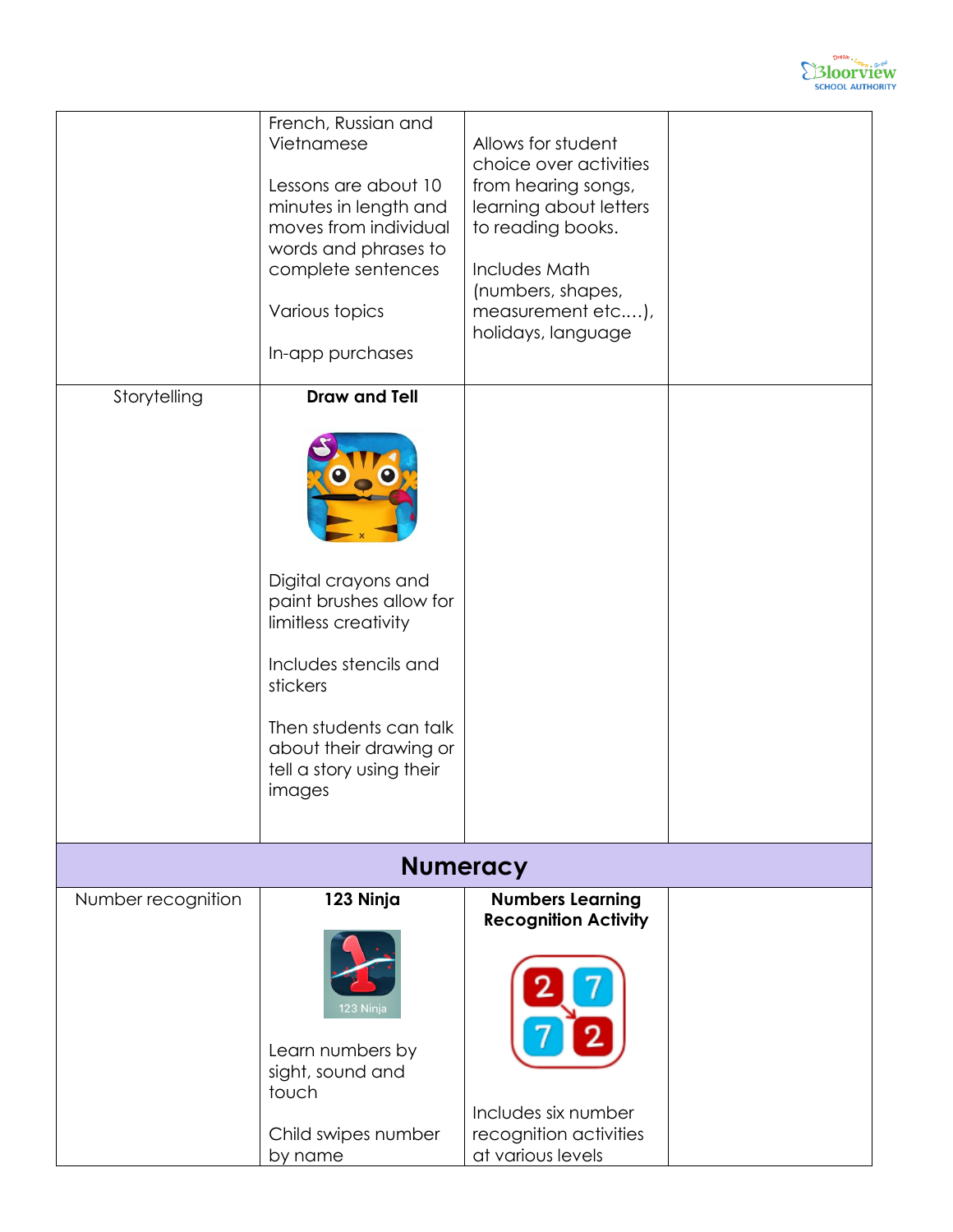

|                                      |                                                                                                                                                                                                                  | including touch the<br>number, touch and<br>count ladybugs,<br>count the objects,<br>flashcards etc<br>In-app purchases |                                                                                           |
|--------------------------------------|------------------------------------------------------------------------------------------------------------------------------------------------------------------------------------------------------------------|-------------------------------------------------------------------------------------------------------------------------|-------------------------------------------------------------------------------------------|
| Shapes                               | <b>Frantic Find</b>                                                                                                                                                                                              | Go Figure                                                                                                               | <b>Monkey Preschool</b>                                                                   |
|                                      | <b>Frantic Find</b><br>For 2-4 players to play<br>at once<br>How many 2D shapes<br>can you find before<br>they are all gone?                                                                                     | Go Figure<br><b>Build tangram puzzles</b><br>and virtual toys using<br>2D shapes                                        | Lunchbox<br>Lunchbox<br>\$<br>Learn shapes, letters,<br>counting, matching<br>and colours |
| Numeracy                             | Prodigy<br>Prodigy<br>Grades 1-8<br>Aligns with curriculum<br>and has automatic<br>assessment<br>Addition, subtraction,<br>comparing numbers,<br>shapes, time,<br>rounding, fractions<br>etc<br>In-app purchases |                                                                                                                         |                                                                                           |
| Problem Solving<br>Creative Thinking | <b>Flow Free</b>                                                                                                                                                                                                 |                                                                                                                         |                                                                                           |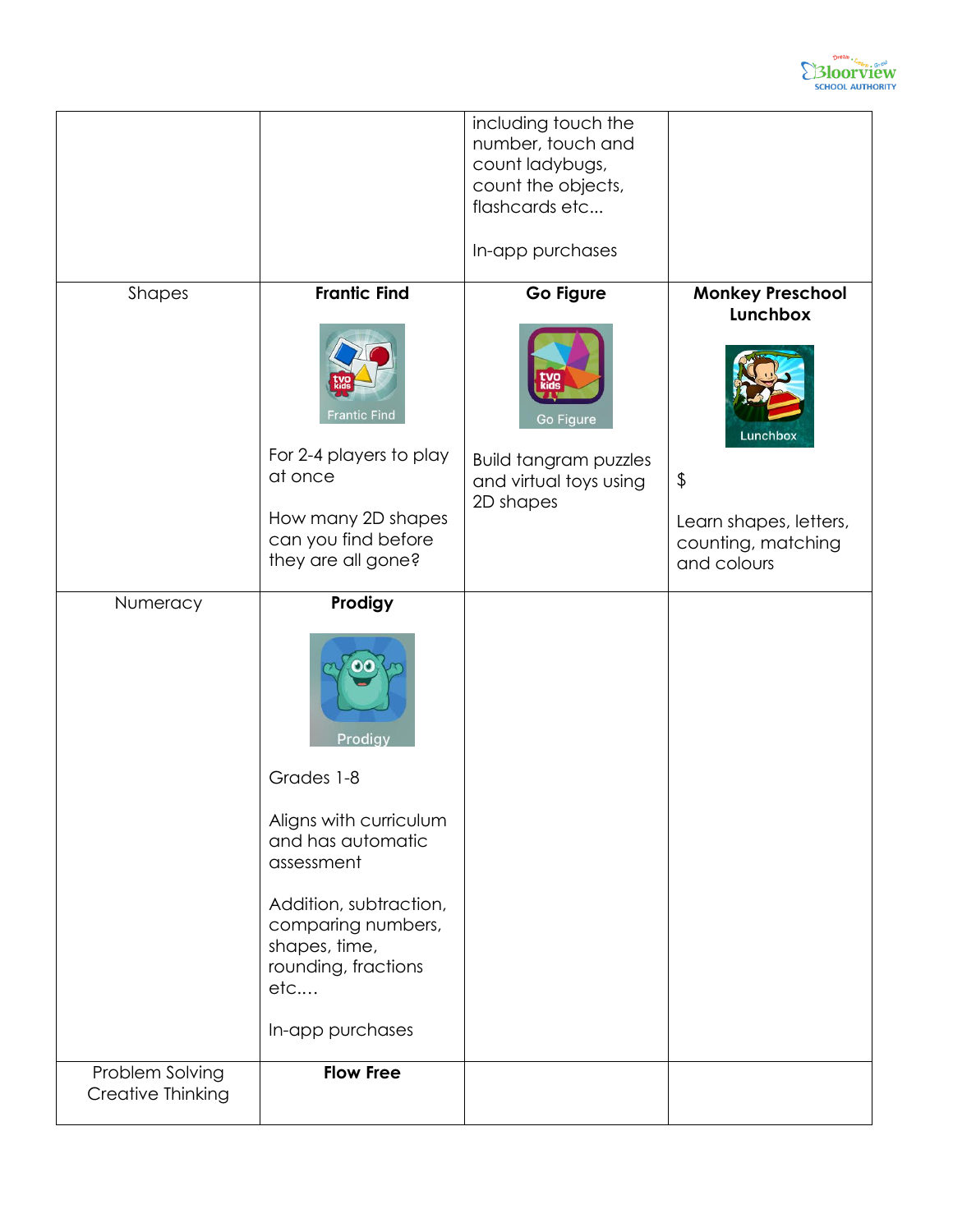

|                                                                                                                                                                                          | <b>Flow Free</b><br>Connect matching<br>colours to create a<br>flow, but lines cannot<br>overlap<br>In-app purchases                |                                                                                                                                                                                                                                                                                                  |                                                                                                                                                                               |  |
|------------------------------------------------------------------------------------------------------------------------------------------------------------------------------------------|-------------------------------------------------------------------------------------------------------------------------------------|--------------------------------------------------------------------------------------------------------------------------------------------------------------------------------------------------------------------------------------------------------------------------------------------------|-------------------------------------------------------------------------------------------------------------------------------------------------------------------------------|--|
| <b>Communication</b>                                                                                                                                                                     |                                                                                                                                     |                                                                                                                                                                                                                                                                                                  |                                                                                                                                                                               |  |
| Augmentative<br>Communication<br>* Our Speech and<br>Language Pathologist<br>recommends using<br>free versions of<br>Communication apps<br>until an SLP can assess<br>your child's needs | <b>Sounding Board</b><br>Create custom<br>boards using AbleNet<br>symbols or your own<br>words<br>Switch access<br>In-app purchases | <b>GoTalk Now (Lite)</b><br>GoTalk<br>N=W<br>Fully functional<br>augmentative<br>communication app<br>Create up to 3<br>personalized pages<br>Adjustable page<br>layouts and recorded<br>text-to-speech<br>capabilities<br>Use your own images<br>or GoTalk image<br>library<br>In-app purchases | <b>Sono Flex Lite</b><br>Vocabulary app that<br>turns symbols into<br>clear speech<br>50 pre-made context<br>vocabularies<br>Use your camera to<br>create your own<br>symbols |  |